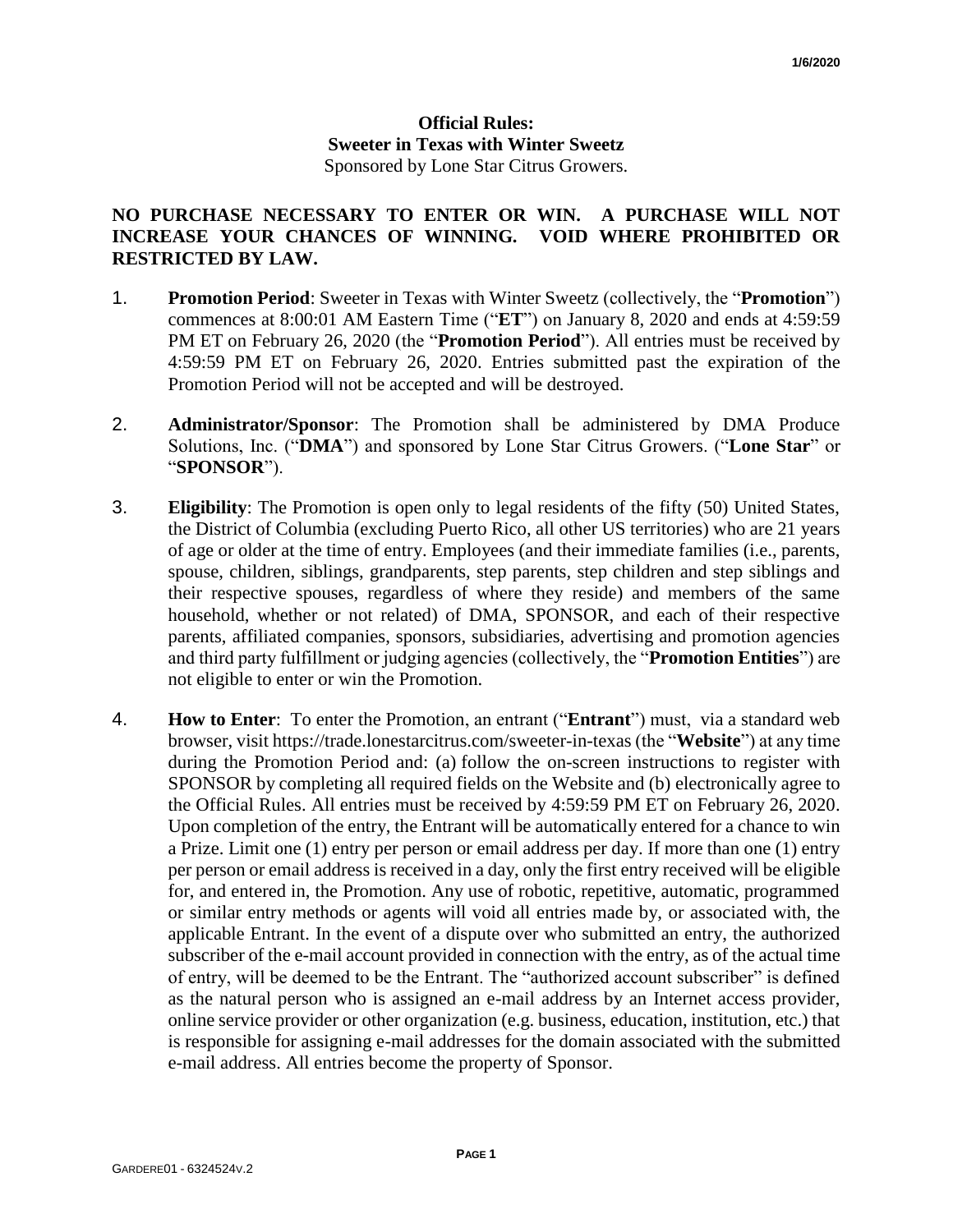Each Entrant, by entering the Promotion, agrees to abide by the terms of the Official Rules and the decisions of SPONSOR or its designated agent, which are final and legally binding in all respects. Should SPONSOR, determine, in its sole discretion, that any Entrant has violated any of the provisions in the Official Rules, SPONSOR shall have no obligation to award a Prize to such Entrant. SPONSOR reserves the right, in its sole discretion, to disqualify any Entrant it finds to be acting in violation of these Official Rules or any federal or state, law, rule or regulation. SPONSOR reserves the right, in addition to the right to disqualify such Entrant, to seek damages and other remedies from any such Entrant to the fullest extent permitted by law.

5. **Prizes**: There are nine (9) Prize (the "**Prize**") available to be won in the Promotion as follows:

One (1) Prize Winner ("**Winner**") will be randomly drawn from among all eligible entries received, and awarded the Prize consisting of: \$500 Amazon Gift Card. The approximate retail value ("**ARV**") of this Prize available to be won in this Promotion is \$500.00 USD.

Eight (8) Prize Winners ("**Winner**") will be randomly drawn from among all eligible entries received, and awarded the Prize consisting of: 1 shipment of grapefruit in the peak season starting from January 8, 2020 and ending the week of February 26, 2020. The approximate retail value ("**ARV**") of this Prize available to be won in this Promotion is \$79.92 USD.

The Winner may not substitute, assign or transfer Prizes or redeem Prizes for cash, but SPONSOR reserves the right, at its sole discretion, to substitute a Prize (or any portion thereof) with one of comparable or greater value. Further, SPONSOR reserves the right to forfeit or award any unclaimed or leftover Prizes at its sole discretion. Additional restrictions may apply.

6. **Prize Drawing**: Nine potential winner will be selected in a random drawing to be held on March 5, 2020 at the offices of DMA Solutions, Inc. from among all valid entries received during the Promotion Period. The potential Winners will be notified within one (1) days of the drawing date via phone, e-mail or certified mail.

If the potential Winners of the Prize either declines the Prize, or does not respond to the potential prize notification within seven (7) calendar days of such notice, or is deemed ineligible to accept the Prize, an alternate Winner(s) will be chosen in a subsequent random drawing to be held after the disqualification of the previous potential Winner. In order to receive any Prize, the winning Entrant will be required to complete and return to SPONSOR or its designated agent an Affidavit of Eligibility and a Liabilities/Publicity Release Form, except where prohibited by law within seven (7) calendar days of acceptance. Failure to return the signed Affidavit and Release may result in forfeiture of the Prize, except where prohibited by law. All Prize awards are subject to verification eligibility as determined by SPONSOR in its sole discretion and strict compliance with these Official Rules.

The number of eligible entries received will determine the odds of winning a Prize.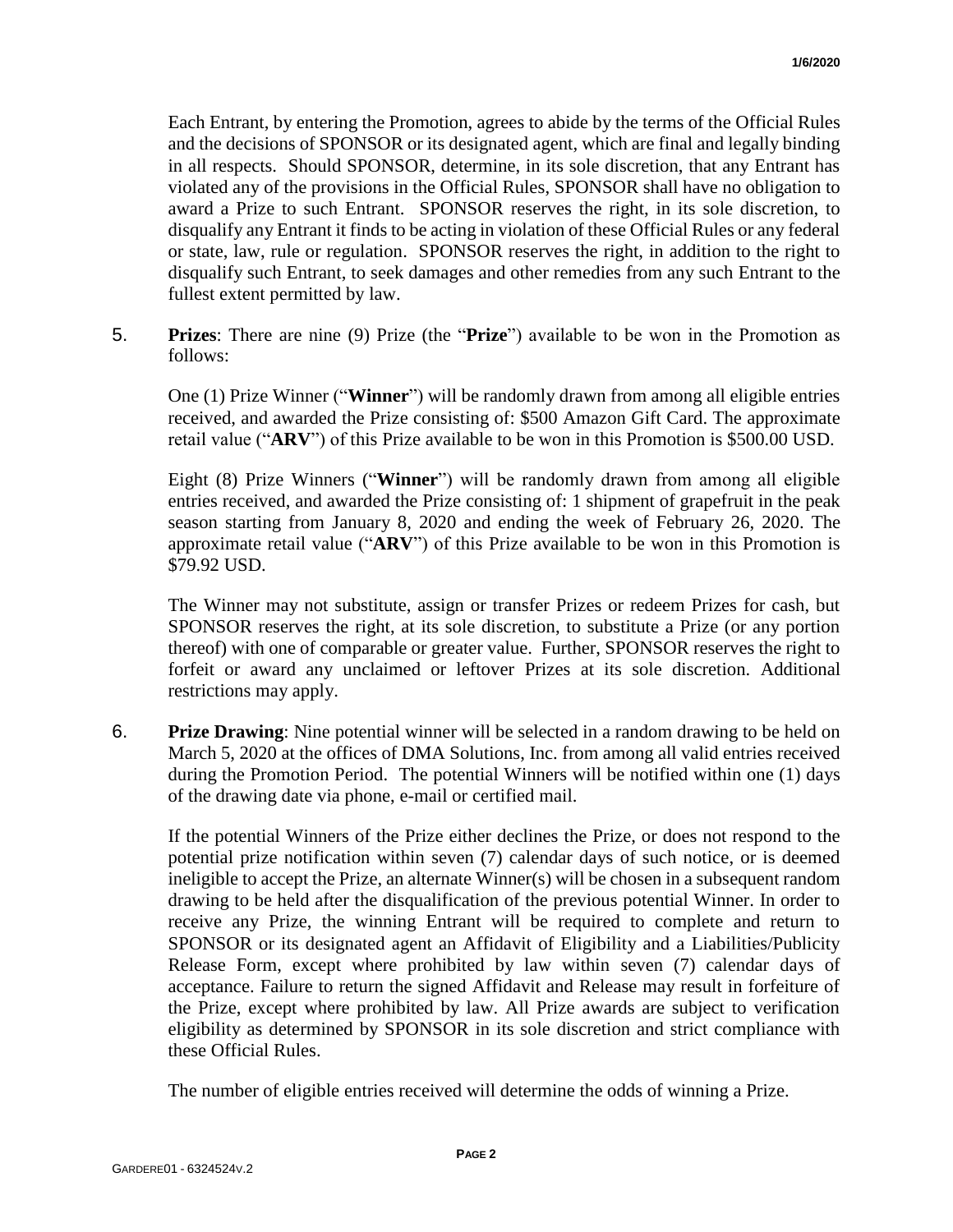- 7. **Limitation on Liability**: Entrants assume all risk of loss, damage, destruction, delay or misdirection of materials/mail/e-mail submitted to SPONSOR. By entering, each Entrant agrees to abide by the Official Rules and the decisions of SPONSOR, or its designated agent, which are final and legally binding in all respects. Each Entrant further agrees that Prizes are awarded upon the condition that the Entrants hold the Promotion Entities harmless from any and all injuries, losses, or damages of any kind to persons or property, including death, sustained, in whole or in part, directly or indirectly, in connection with or resulting from acceptance, possession or use/misuse of the Prizes, or participation in this Promotion or participation in or travel to any Promotion or Prize-related activities. Entrants further acknowledge that the Promotion Entities have neither made, nor are in any manner responsible or liable for, any warranty, representation or guarantee, expressed or implied, in fact or in law, relative to any Prize. The Promotion Entities are not responsible for technical, hardware, software, or telephone failures of any kind, lost or unavailable network connections, fraud, incomplete, garbled, or delayed computer transmissions, whether caused by Promotion Entities, users, entrants or by any of the equipment or programming associated with or utilized in the Promotion or by technical or human error which may occur and/or which may damage a user's system or limit an Entrant's ability to participate in the Promotion. CAUTION: ANY ATTEMPT BY AN ENTRANT TO DELIBERATELY DAMAGE ANY WEB SITE OR UNDERMINE THE LEGITIMATE OPERATION OF THIS PROMOTION IS A VIOLATION OF LAW. SHOULD AN ATTEMPT BE MADE, SPONSOR RESERVES THE RIGHT TO SEEK DAMAGES FROM ANY SUCH INDIVIDUAL TO THE FULLEST EXTENT PERMITTED BY LAW. If for any reason this Promotion is not capable of running as planned due to infection by computer virus, bugs, tampering, unauthorized intervention, fraud, technical failures, or any other causes beyond the control of the SPONSOR which corrupt or affect the administration, security, fairness, integrity, or proper conduct of this Promotion. The SPONSOR reserves the right at its sole discretion, to disqualify any individual who tampers with the entry process, and/or to cancel, terminate, modify or suspend the Promotion or any element thereof and SPONSOR may conduct a random drawing to award the Prize using all eligible, non-suspect entries received as of the date of action requiring such termination. Should any provision of these Official Rules be deemed unenforceable or invalid, the other provisions of these Official Rules shall remain in full force and effect.
- 8. **Use of Information**: By accepting the Prize, the Winners consent to and give SPONSOR and any other party authorized by SPONSOR the right to video and/or audio tape a Winner with the Prize or during the Prize activity and to use, adapt, publish, develop and/or edit the Winner's name, address (city, state or province only), voice, likeness, photograph, biographical information and/or statements about the Promotion for publicity, advertising, trade and promotional purposes in any and all media now known or hereafter discovered, worldwide, and on the world wide web without review, notification or approval, and without additional compensation, in perpetuity, except where prohibited by law.
- 9. **Taxes**: All income, sales, use and other taxes (and the reporting thereof) imposed as a result of the award of a Prize and any other fees or costs associated with a Prize are solely the Winner's responsibility. It is the Winner's responsibility to understand and abide by any federal, state, province local or foreign tax laws that may apply to receipt of a Prize.